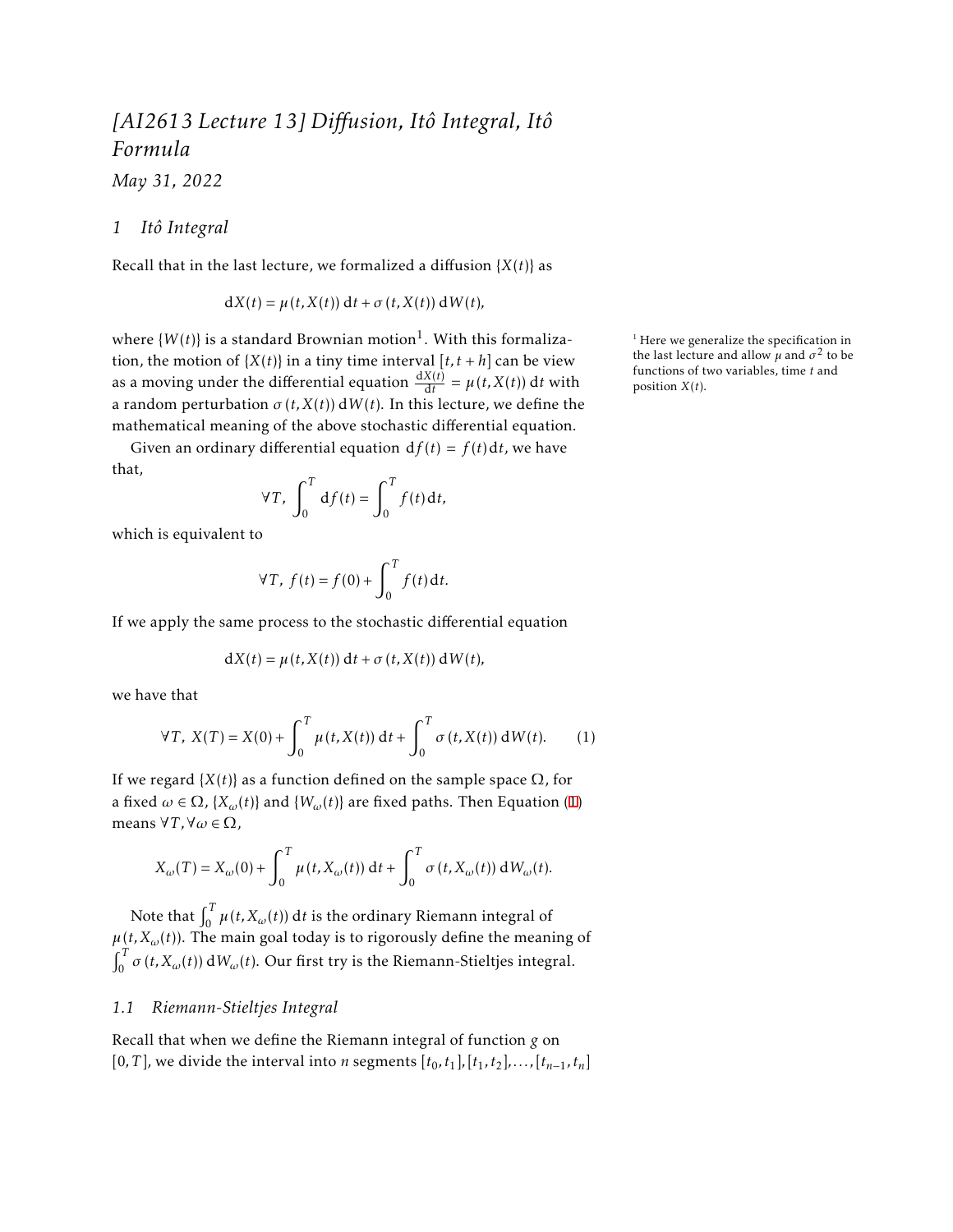where each  $t_i - t_{i-1}$  → 0 when  $n \rightarrow \infty$ . Then the Riemann integral is defined by

$$
\int_0^T g(t) dt = \lim_{n \to \infty} \sum_{i=1}^n g(t_i^*)(t_i - t_{i-1}),
$$

where  $t_i^*$  can be an arbitrary point in  $[t_{i-1}, t_i]$ .



Let  $F: [0, T] \to \mathbb{R}$  be a nice enough function. Assume notations defined above. Then the Riemann-Stieltjes integral of *g* with respect to *F* is defined by

$$
\int_0^T g(t) dF(t) \triangleq \lim_{n \to \infty} \sum_{i=1}^n g(t_i^*)(F(t_i) - F(t_{i-1})).
$$

When *F* is the standard Brownian motion  $\{W(t)\}\$ , the Riemann-Stieltjes integral indicates that

$$
\int_0^T g(t) dW(t) = \lim_{n \to \infty} \sum_{i=1}^n g(t_i^*)(W(t_i) - W(t_{i-1})).
$$

However, since the Brownian motion is not a function of bounded variation,  $\sum_{i=1}^{n} g(t_i^*) (W(t_i) - W(t_{i-1}))$  may not be convergent<sup>2</sup>. Thus, we cannot find a random variable *Y* such that for almost every  $\omega \in \Omega$ ,  $Y(\omega) = \lim_{n \to \infty} \sum_{i=1}^{n} g(t_i^*)(W_{\omega}(t_i) - W_{\omega}(t_{i-1}))$ . This indicates that  $\int_0^T g(t) dW(t)$  is not well-defined with the Riemann-Stieltjes integral.

#### <span id="page-1-0"></span>*1.2 Itô Integral*

Consider the example of  $\int_0^T W(t) dW(t)$ . Let  $\Delta_i W \triangleq W(t_i) - W(t_{i-1})$  and  $S_n \triangleq \sum_{i=1}^n W(t_{i-1})\Delta_i W$ . By direct calculation, we have that

$$
S_n = \frac{1}{2}W_T^2 - \frac{1}{2}\sum_{i=1}^n (\Delta_i W)^2.
$$

Let  $Q_n \triangleq \sum_{i=1}^n (\Delta_i W)^2$ . Note that  $\Delta_i W \sim \mathcal{N}(0, \Delta_i)$  where  $\Delta_i \triangleq t_i - t_{i-1}$ . Then

$$
\mathbf{E}[Q_n] = \sum_{i=1}^n \mathbf{E}[(\Delta_i W)^2] = \sum_{i=1}^n \Delta_i = T,
$$

The Riemann-Stieltjes integral is commonly used in probability theory. Let *X* be a random variable on sample space [0*,*1]. Assume that the CDF of *X* is *F* and the PDF of *X* is *f* . Then the expectation of *X* is  $\mathbf{E}[X] = \int_0^1 X dF(t)$ . By the definition of the Riemann-Stieltjes integral, we have

$$
\int_0^1 X dF = \lim_{n \to \infty} X(t_i^*) (F(t_i) - F(t_{i-1}))
$$
  
= 
$$
\lim_{n \to \infty} X(t_i^*) f(t_{i-1}) (t_i - t_{i-1}) + o(1),
$$
  
which yields that  $E[X] = \int_0^1 X(t) dF(t)$   
= 
$$
\int_0^T X(t) f(t) dt.
$$

<sup>2</sup> It might be convergent for some specific functions *g*. However, this does not hold in general.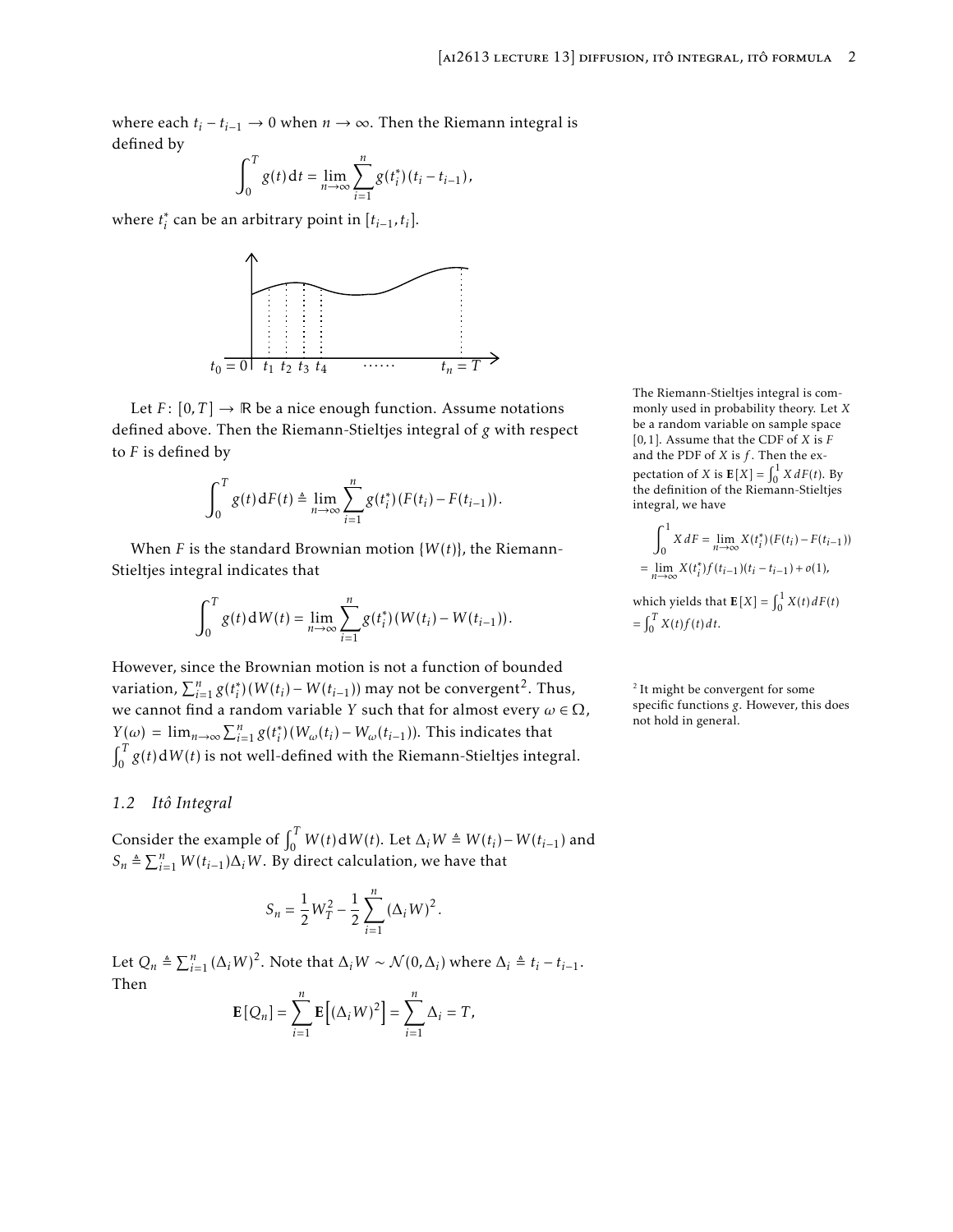<span id="page-2-1"></span>and

$$
\mathbf{Var}\left[Q_n\right] = \sum_{i=1}^n \mathbf{Var}\left[(\Delta_i W)^2\right] = \sum_{i=1}^n \mathbf{E}\left[(\Delta_i W)^4\right] - \sum_{i=1}^n \mathbf{E}\left[(\Delta_i W)^2\right]^2
$$

$$
= 2\sum_{i=1}^n \Delta_i^2 \le 2\left(\max_{i \in [n]} \Delta_i\right) \cdot \sum_{i=1}^n \Delta_i \stackrel{n \to \infty}{\longrightarrow} 0.
$$

Note that  $\textbf{Var}\left[Q_n\right] = \textbf{E}\left[(Q_n - \textbf{E}\left[Q_n\right])^2\right] = \textbf{E}\left[(Q_n - T)^2\right]$ , and therefore  $\mathbf{E}[(Q_n-T)^2] \to 0$  as  $n \to \infty$ . This means that  $Q_n$  converges to *T* is the following mean square sense.

Definition 1 (Mean Square Convergence) *Let Z*1*,Z*2*,... and Z be random variables that*  $\mathbf{E}\left[ Z^2 \right] < \infty$  *and*  $\mathbf{E}\Big[ Z_n^2 \Big] < \infty$  for  $n \geq 1$ . We *say*  $Z_n \to Z$  *in mean square, or Z is the mean square limit of*  $\{Z_n\}$ *, if*  $\lim_{n\to\infty}$ **E** $[(Z_n - Z)^2] = 0$ .

Itô integral is defined in a similar way.

<span id="page-2-0"></span>Definition 2 *Assume that* {*X*(*t*)} *is a "nice enough" stochastic process* <sup>3</sup> *.* Then we define the integral  $\int_0^T X(t) dW(t)$  as the mean square limit of

$$
\sum_{i=1}^n X(t_{i-1})(W(t_i)-W(t_{i-1})).
$$

*This is called the Itô integral of*  $\{X(t)\}\$  *with respect to*  $\{W(t)\}.$ 

With Definition [2,](#page-2-0) we can verify that

$$
\int_0^T W(t) \, dW(t) = \frac{1}{2} W_T^2 - \frac{1}{2} T.
$$

More generally, we may define  $\int_0^T X(t) dW(t)$  as the mean square limit of

$$
\sum_{i=1}^{n} X(t_i^*)(W(t_i) - W(t_{i-1}))
$$

where  $t_i^* = \alpha t_{i-1} + (1 - \alpha)t_i$  with  $\alpha \in [0, 1]$ . The Itô integral defined Since we can define integrals for all in Definition [2](#page-2-0) corresponds to the case that  $\alpha = 1$ . By choosing  $\alpha =$  $\frac{1}{2}$ , we have the definition of Stratonovich integral and it holds that  $\int_0^T W(t) dW(t) = \frac{1}{2}W_T^2$  with Stratonovich integral.

## *2 Itô Formula*

Recall that in the example in Section [1.2](#page-1-0), we have

$$
Q_n = \sum_{i=1}^n \left( W(t_i) - W(t_{i-1}) \right)^2, \quad \mathbf{E}[Q_n] = T \quad \text{and} \quad \mathbf{Var}[Q_n] \stackrel{n \to \infty}{\longrightarrow} 0.
$$

<sup>3</sup> This means that the process has some nice properties such as *X*(*t*) is independent with  ${W(u)}_{u>t}$  for all *t*. Some other technical requirements can be found in any standard textbook on stochastic differential equations (e.g., [\[Kle12](#page-4-0)])

 $\alpha \in [0,1]$ , it is natural to ask which value of *α* produces the "correct" one? Actually, the best choice of *α* depends on how you want to model the stochastic process. For example, when we view a diffusion {*X<sup>t</sup>* } as the limit of a certain discrete process, the motion during  $[t, t+h]$  for a tiny *h* is specified by  $\mu(t, X_t)$  and  $\sigma^2(t, X_t)$ . So it is reasonable to specify a diffusion with Itô integral. However, for many stochastic processes from physics which are continuous in nature, it turns out that Stratonovich integral fits better. See discussions in [\[MM22\]](#page-5-0).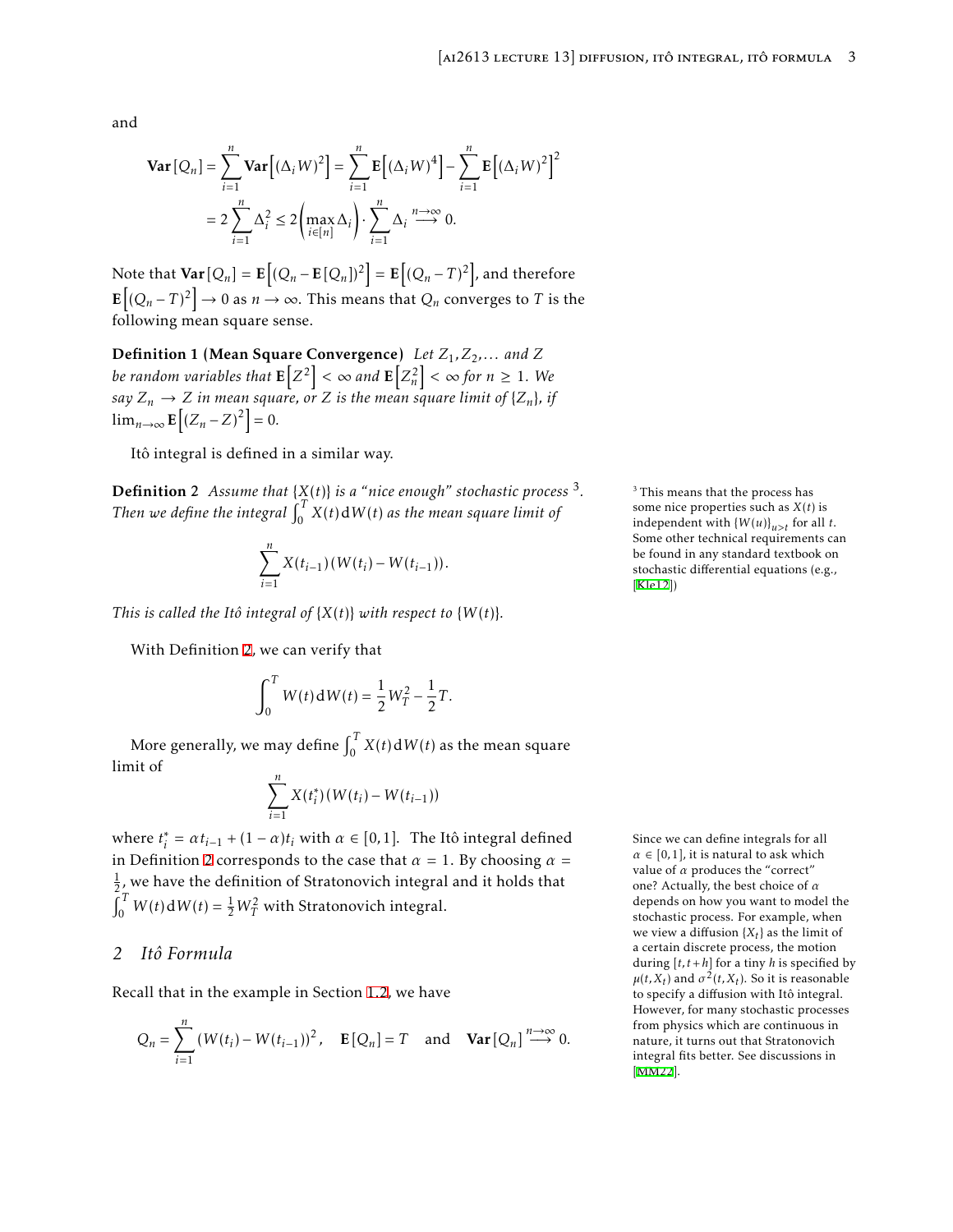Note that when  $n \to \infty$ ,  $\Delta_i W = dW(t_{i-1})$ . Then

$$
\forall T, \int_0^T (dW(t_{i-1}))^2 = T = \int_0^T dt.
$$

This suggests that  $\left(\frac{dW(t)}{2} \approx dt \text{ holds.}$  By definition of  $\{W(t)\}$ , we know that  $dW(t) = W(t + dt) - W(t) \sim \mathcal{N}(0, dt)$ . Let *X* and *Y* be two random variables that  $X \sim \mathcal{N}(0, \mathrm{d}t)$  and  $Y = X^2$ . Then the formula  $(dW(t))$ <sup>2</sup>  $\approx dt$  tells us that *Y* is well concentrated on d*t*.

With this observation, we then (heuristically) deduce the chain rule under the definition of Itô integral.

#### *2.1 Classical Chain Rule of Differentiation*

In the classical context, for any two differentiable functions *g* and *f* , the chain rule of differentiation is

$$
\frac{\mathrm{d}f(g(t))}{\mathrm{d}t}=f'(g(t))\cdot g'(t).
$$

This can be verified using the Taylor expansion:

$$
df (g(t)) = f (g(t+dt)) - f (g(t))
$$
  
=  $f (g(t) + dg(t)) - f (g(t))$   
=  $f'(g(t)) dg(t) + \frac{1}{2} f''(g(t)) (dg(t))^2 + \frac{1}{6} f'''(g(t)) (dg(t))^3 + o((dg(t))^3).$ 

Then it follows that

$$
\frac{\mathrm{d}f(g(t))}{\mathrm{d}t} = f'(g(t)) \cdot g'(t) + o(\mathrm{d}t) = f'(g(t)) \cdot g'(t),
$$

where d*t* tends to 0.

## *2.2 The Chain Rule with Itô Integral*

Similarly, we have

$$
df(W(t)) = f(W(t) + dW(t)) - f(W(t))
$$
  
=  $f'(W(t)) dW(t) + \frac{1}{2} f''(W(t)) (dW(t))^2 + \frac{1}{6} f'''(W(t)) (dW(t))^3 + o((dW(t))^3).$ 

This yields the Itô formula

$$
df(W(t)) = f'(W(t)) dW(t) + \frac{1}{2}f''(W(t)) dt,
$$

as  $dt \rightarrow 0$ .

Consider a diffusion {*X*(*t*)} that

$$
dX(t) = \mu(t, X(t)) dt + \sigma(t, X(t)) dW(t).
$$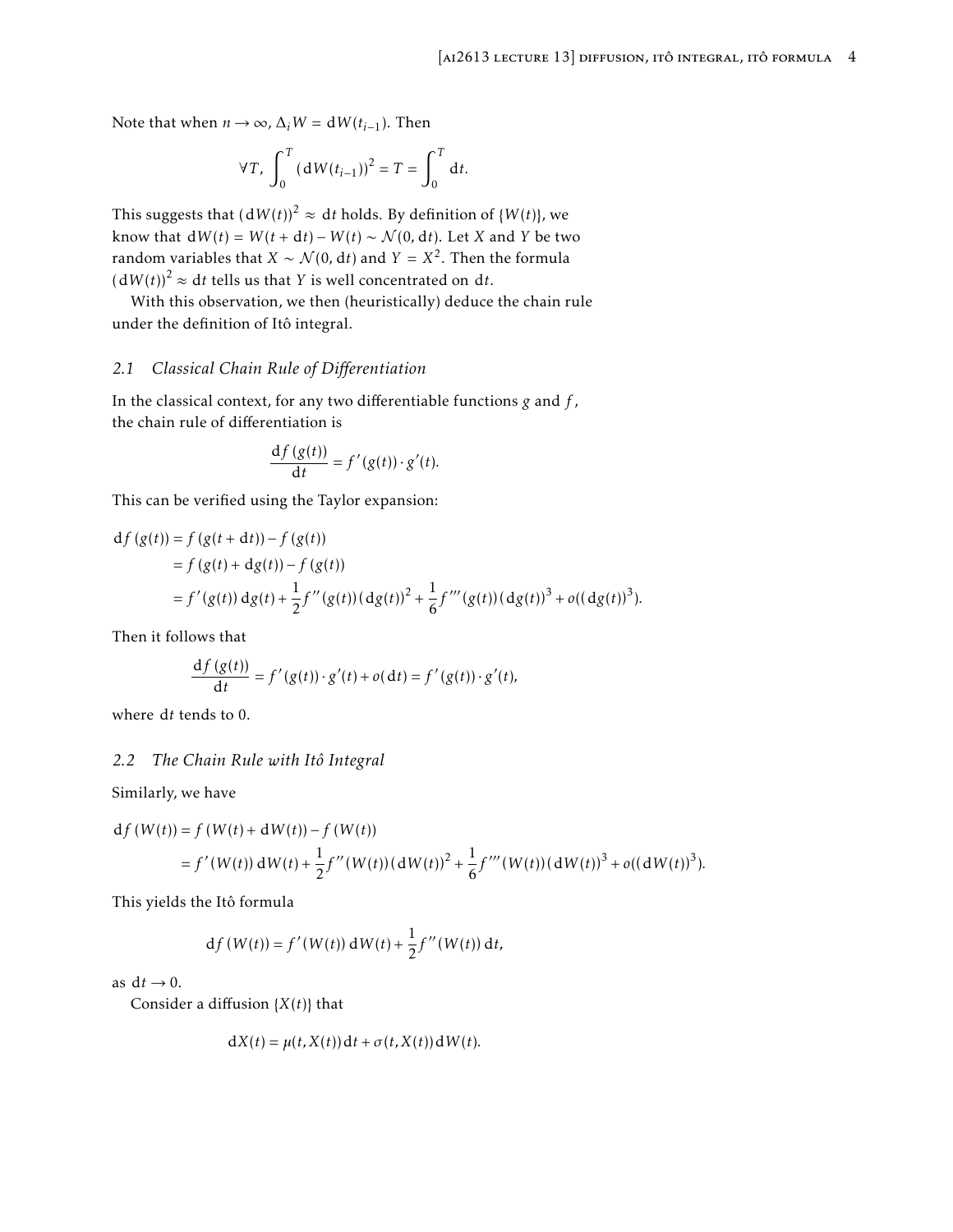By the Itô formula, we have

$$
df (X(t)) = f (X(t) + dX(t)) – f (X(t))
$$
  
=  $f'(X(t)) dX(t) + \frac{1}{2}f''(X(t))(dX(t))^2$   
=  $f'(X(t)) \mu(t, X(t)) dt + f'(X(t)) \sigma(t, X(t)) dW(t) + \frac{1}{2}f''(X(t)) (\sigma(t, X(t)))^2 dt$ 

Then we see some examples of Itô formula.

Example 1 (Geometric Brownian Motion) *Recall the geometric Brownian motion*  $Y(t) = f(X(t))$  *where*  $f$  *is the exponential function and*  $\{X(t)\}$ *is a diffusion specified by*  $\mu(t, X(t)) \equiv 0$  *and*  $\sigma(t, X(t)) \equiv 1$ *. Then it follows from the Itô formula that*

$$
dY(t) = e^{X(t)}\left(dW(t) + \frac{1}{2} dt\right) = Y(t) dW(t) + \frac{Y(t)}{2} dt.
$$

Example 2 (Ornstein-Uhlenbeck Process) *Let* {*X*(*t*)} *be a Ornstein-Uhlenbeck process that*  $dX(t) = -X(t)dt + 2dW(t)$ *. Let*  $f(t, x) = e^t \cdot x$ *. We adopt the following notations:*

$$
f_t(t_0, x_0) = \frac{\partial f(t, x)}{\partial x}\Big|_{t=t_0, x=x_0},
$$
  

$$
f_{tx}(t_0, x_0) = \frac{\partial}{\partial t} \frac{\partial}{\partial x} f(t, x)\Big|_{t=t_0, x=x_0}
$$

and similarly define  $f_x(t_0,x_0)$ ,  $f_{xx}(t_0,x_0)$ ,  $f_{tt}(t_0,x_0)$ , and  $f_{xt}(t_0,x_0)$ . Then  $f(t, X(t)) = e^t \cdot X(t)$  and using Taylor expansion, we have

$$
df(t, X(t)) = f(t + dt, X(t + dt)) - f(t, X(t))
$$
  
=  $f_t(t, X(t))dt + f_x(t, X(t))dX(t)$   
+  $\frac{1}{2} (f_{tt}(t, X(t))(dt)^2 + 2f_{tx}(t, X(t))dt dX(t) + f_{xx}(t, X(t))(dX(t))^2)$   
=  $f_t(t, X(t))dt + f_x(t, X(t))dX(t) + \frac{1}{2}f_{xx}(t, X(t))(dX(t))^2 + o(dt)$ 

*.*

*Note that*  $f_{xx}(t, X(t)) = 0$ *. Thus* 

$$
df(t, X(t)) = f_t(t, X(t)) dt + f_x(t, X(t)) dX(t)
$$
  
=  $e^t X(t) dt + e^t dX(t)$   
=  $2e^t dW(t)$ .

*This yields that*  $d(e^t X(t)) = 2e^t dW(t)$  *and sequentially* 

$$
X(T) = e^{-T} \left( \int_0^T 2e^t \, dW(t) + X(0) \right).
$$

## *References*

<span id="page-4-0"></span>[Kle12] Fima C Klebaner. *Introduction to stochastic calculus with applications*. World Scientific Publishing Company, 2012. [3](#page-2-1)